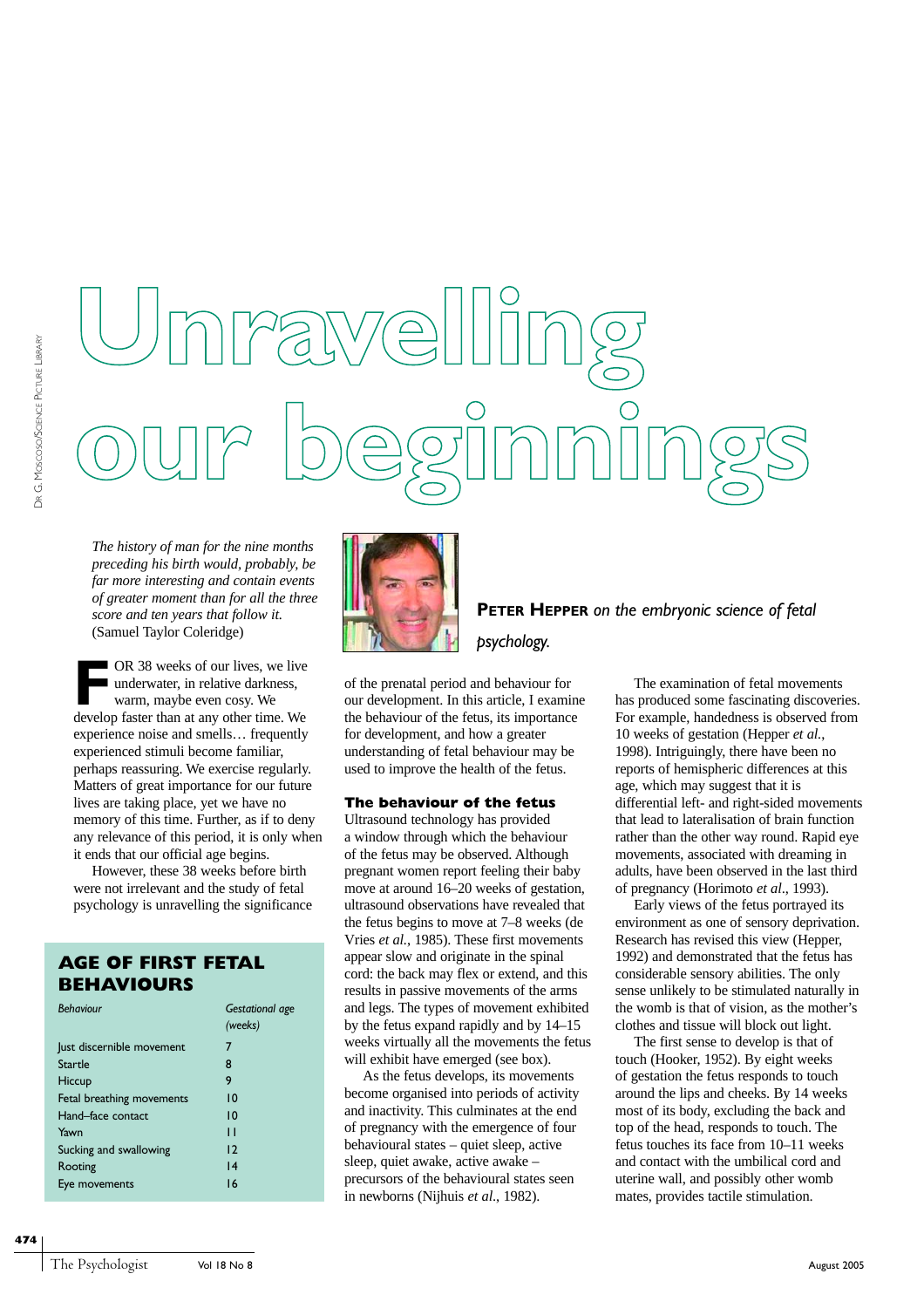Flavours from the mother's diet pass into the amniotic fluid, so when the fetus begins to swallow this fluid, around the 12th week of gestation, it may experience the flavours of its mother's diet (Mennella *et al.*, 1995). By 15–16 weeks the fetus responds to the flavour of the amniotic fluid (Liley, 1972) – swallowing more if the fluid tastes sweet but less if it tastes 'bitter'.

The fetus responds to sound from 22–24 weeks (Hepper & Shahidullah, 1994). Initially, responses are found only in the low-frequency range (250–500Hz) of adult hearing (20–20000Hz), but this range expands as the fetus matures. In late pregnancy, the fetus can discriminate between different voices (Lecanuet *et al.*, 1993) and speech sounds – 'BIBA' and 'BABI' (Shahidullah & Hepper, 1994). The uterine environment of the fetus is quite noisy (Querleu *et al*., 1988). The mother's heartbeat, blood flow and digestive system all contribute to the fetus's auditory world. Sounds from the external world can be heard, although with some attenuation by the mother's tissues. Interestingly, there is little attenuation around 125–250Hz, the fundamental frequency of the human voice. Thus, the mother talking and other speech sounds in the environment will be readily heard and will form a major part of the fetus's environment (Querleu *et al.*, 1988).

One sensory ability that has aroused considerable interest is that of pain sensation (Glover & Fisk, 1999). The determination of whether the fetus feels pain is made more difficult by the fact that pain is a subjective phenomenon. Pain responses have been observed in the premature infant from around 24–26 weeks, a time when the neural pathways for pain are first formed (Fitzgerald, 1993). Biochemical stress responses to needle punctures during blood transfusions are found from 23 weeks (Giannakoulopoulos *et al.*, 1994). These, however, are all indirect measures of pain, and debate is rife as to whether the fetus feels pain. Although lacking a definitive answer, this does not prevent consideration of the use of analgesia for the fetus and it may be appropriate to err on the side of caution and administer analgesia irrespective of whether the fetus feels pain or not (Glover & Fisk, 1996). However, the analgesia itself may have adverse consequences; more research is needed to resolve this issue.

Whether the fetus can learn has attracted considerable interest, possibly because learning is often seen as the pinnacle of adult achievement. Early studies of learning in the 1930s and 1940s, perhaps reflecting the zeitgeist, demonstrated classical conditioning in late pregnancy (Ray, 1932). Peiper (1925) reported a decrement in fetal response to a repeated sound (car horn), and more recently the fetus has been demonstrated to habituate to auditory stimuli from around 22–24 weeks (Hepper & Leader, 1996).

Newborns prefer their mother's voice to that of an unfamiliar female (DeCasper & Fifer, 1980), a preference that is acquired prenatally. Newborns prefer music they have heard prenatally to that which they have never heard (Hepper, 1991). Interestingly, this preference can be observed at 36 weeks but not 30 weeks, which may indicate that learning of familiar sounds or tunes occurs after 30 weeks.

The fetus also learns about tastes and smells. For example, if the mother eats garlic during her pregnancy her newborn exhibits less of an aversion to garlic than newborns whose mothers did not eat garlic (Schaal *et al.*, 2000). Newborns show a preference for the odour of their mother over that of another female (Macfarlane,

### **'The fetus is continually active in and reactive to its environment'**

1975) and orient to their own amniotic fluid, both observations suggestive of prenatal learning of odours and tastes.

Whether long-term preferences can result from prenatal learning is unknown. Newborn preferences for music acquired prenatally disappear by three weeks of age in the absence of any postnatal exposure (Hepper, 1991). However, the ability of the fetus to learn has led some to believe that development can be enhanced through programmes of prenatal stimulation. As yet there is no good scientific evidence to demonstrate this.

#### **The importance of fetal behaviour**

The fetus is continually active in and reactive to its environment. But *why* does the fetus move, sense its environment, learn? It is possible that the behaviour and experiences of the fetus have no impact on its development and are mere byproducts of the maturation process. However, research suggests the behaviour of the fetus is important for its development both before and after birth (Hepper, 1996), ensuring its survival and beginning its integration into the social world.

**Adapting to the womb** The fetal environment is very different from that experienced after birth. In order to survive in this environment the fetus may exhibit behaviours suited to this environment – ontogenetic adaptations (Oppenheim, 1984). To date, there has been little research examining this aspect of the fetus's behaviour. It may be that some of the reflexes exhibited by the newborn are required by the fetus to aid its movement during birth.

**Practice makes perfect** One key role for prenatal activity is to practise behaviours that are essential for survival after birth; for example, fetal breathing movements. These begin at 9–10 weeks and occur around 30 per cent of the time at 30 weeks (Patrick *et al.*, 1980). Although there is no air in the womb these breathing movements help the neural pathways responsible for breathing to mature, ensuring a fully operational system when required at the moment of birth.

**Forming joints and muscles** The movements of the fetus are essential for the formation of the joints and muscle tone (Drachman & Sokoloff, 1966). Initially, the joints develop with rough surfaces; but as the fetus moves, the joints are reshaped and develop their smooth surfaces to enable complete mobility. Absence of movement in joints has been linked to malformation, (e.g. club foot).

**Getting ready for the breast** Prenatal olfactory learning may facilitate the establishment of breast-feeding. Although alternatives exist to breast-feeding today, in the evolution of the mother/fetus/newborn biological system alternatives to breastfeeding were not available. If the individual was to survive its only source of nourishment in the immediate postnatal period was breast milk. The same processes that flavour the mother's breast milk also flavour the amniotic fluid, so the fetus may learn about the flavour of breast milk from swallowing amniotic fluid.

**475**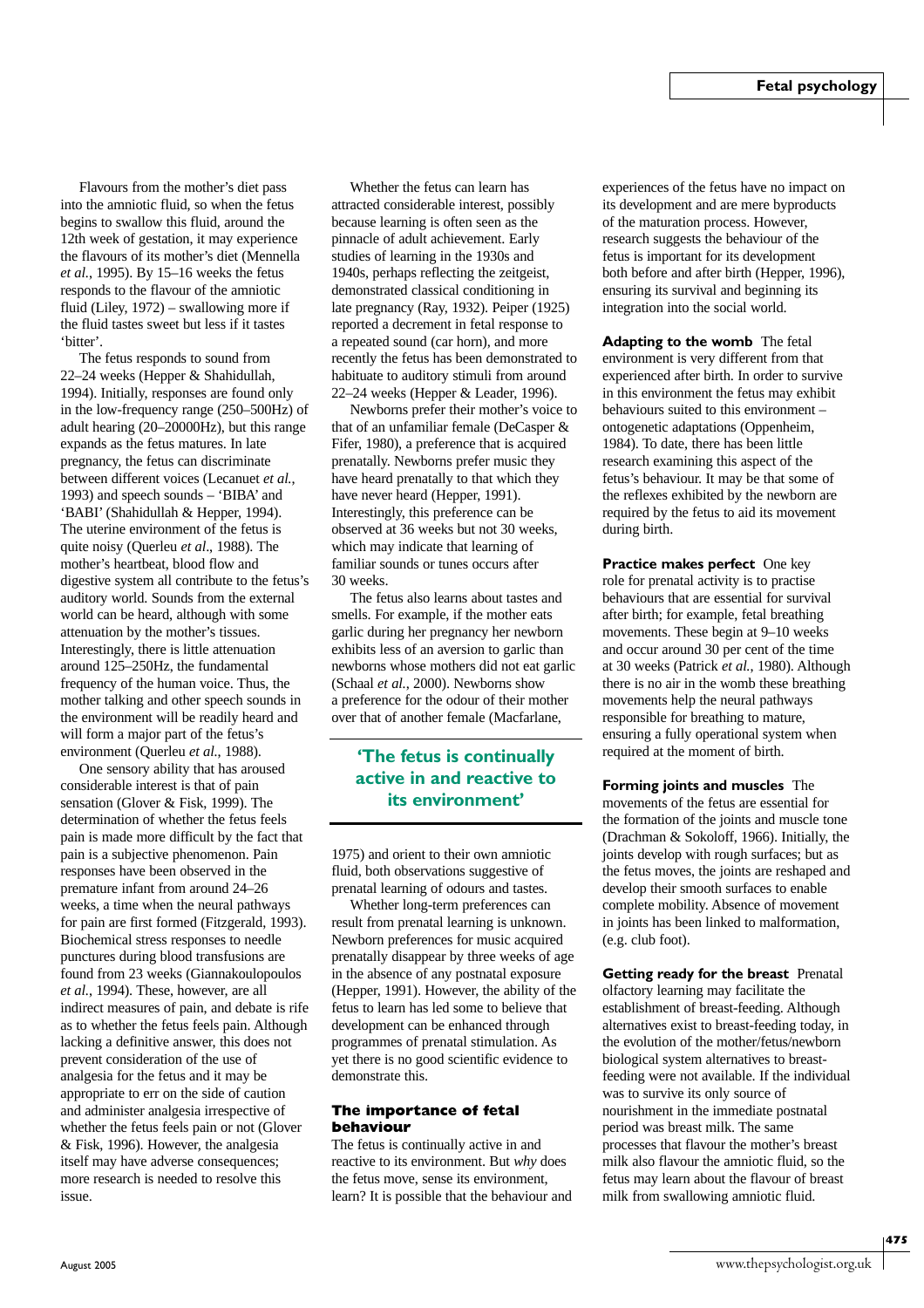Mothers whose diet changes across the birth period have much more difficulty in establishing breast-feeding than mothers whose diet remains the same.

**Attachment** The ability of the fetus to recognise its mother's voice and smell may be important for the processes of attachment and exploration. Whilst the newborn has a rudimentary sensory system able to process auditory and chemosensory information, and to a lesser extent visual information, it knows nothing about its environment. Imagine yourself with sensory systems able to process information but in which nothing is familiar – disorientation indeed. It would make good sense for the newborn to be able to recognise one familiar object in this sensory milieu, and even better sense if this object is its mother and primary caregiver. Recognition by sound and smell are also advantageous as they operate remotely; that is, the mother may be out of visual contact with her baby but the baby can hear and smell her over some distance, providing a familiar recognisable cue in the newborn's environment.

EDELMANN/SCIENCE PICTURE LIBRARY

**MANN** 

**/SCIENCE PICTURE** 

LIBRARY

**Language** Experience with speech sounds in the womb may begin the process of language acquisition (Moon & Fifer, 2000). Newborns recognise and prefer their mother's language, and are able to discriminate this from an unfamiliar language (Moon *et al.*, 1993). Recordings from the womb reveal that speech sounds clearly emerge from the background noise (Querleu *et al.*, 1988). This exposure may be the beginning of language acquisition.

**Boosting brain cells** At a more general level, experience during the prenatal period

#### **DISCUSS AND DEBATE**

- The fetus exhibits REM does it dream? If so, what about?
- Has psychology ignored the prenatal period to its detriment in understanding behaviour?
- Is there a role for developmental psychology and psychobiology in debates about reproductive issues?
- Reducing smoking and drinking less alcohol in pregnancy is beneficial for the fetus; but if this increases maternal anxiety, could the fetus be worse off?

*Have your say on these or other issues this article raises – e-mail our Letters page on psychologist@bps.org.uk. Or contribute to our forum via www.thepsychologist.org.uk.* may be important, or even essential, for normal development, especially of the brain. It is well established that the nervous system develops in response to the experiences it receives and from activity generated within the system (Lagercrantz & Ringstedt, 2001). The prenatal period marks the most rapid period of development of our brain. At its peak some 250,000 brain cells are being produced every minute. The normal prenatal environment (of changing sensory information, fetal activity and reactivity) may provide necessary and essential stimulation for the formation of the CNS and subsequently its function.

#### **The abortion debate**

With evidence accumulating of the fetus's behaviour and its importance for development, these findings have been used in social, moral and political debates surrounding reproductive issues – especially abortion. However, their bearing on this discussion has been questioned. The debate over abortion often revolves around the beginning of life, variously argued to occur at conception, through the point of 'sustainable' life outside the womb (around 22–26 weeks), to the moment of birth. The fetus's behaviour may not be conclusive to this determination.

Many factors contribute to an individual's views on abortion and the behaviour of the fetus may be one factor in

this. It is not my intention to enter into the debate here, but rather to raise two issues of relevance to the use of behaviour in this debate. First, the onset of abilities during the prenatal period is not an all-or-none process, but rather a gradual process of development, expansion and refinement following initial appearance. Thus, attempts to determine the start point for a particular behaviour face similar and familiar problems to those when attempting to determine the start of life. Second, care needs to be taken in the interpretation of human fetal behaviour. Although the human fetus can learn, identical learning abilities have been found in other mammalian fetuses, bird embryos, reptile embryos, amphibian embryos and even insect pupae (see Sneddon *et al.*, 1998, and references therein). Whilst research on the behaviour of the fetus may contribute to the abortion debate and help inform individual views, it does not hold the magic key to resolve the debate.

#### **Improving fetal well-being**

As more knowledge is gained about the behaviour of the fetus and the factors that influence development, opportunities are presented to use this to enhance the health of the fetus.

Despite a number of techniques to assess fetal well-being (e.g. analysis of genetic/chromosomal constitution, structure, and autonomic function), none directly assess the functioning of the brain. Since the behaviour of the fetus directly represents the functioning of its nervous system, observation of the fetus's behaviour provides an excellent means of assessing neural function and dysfunction (Hepper, 1995).

Aberrant patterns of behaviour have been observed in fetuses with chromosomal abnormalities, neural tube defects, maternal illness (e.g. diabetes) and those exposed to illegal and social drugs (e.g. Hepper *et al.*, 2005; Nijhuis, 1992). Moreover, analysis of behaviour enables the severity of effect to be determined (Hepper, 1995). Examining the behaviour of the fetus has advantages when assessing the effects of drugs or potential teratogens. As behaviour reflects the output of the brain, it can provide an assessment of function independent of information on input, which may be difficult to obtain (e.g. how much alcohol was consumed). Assessing behaviour examines the actual effect exposure to alcohol, or other